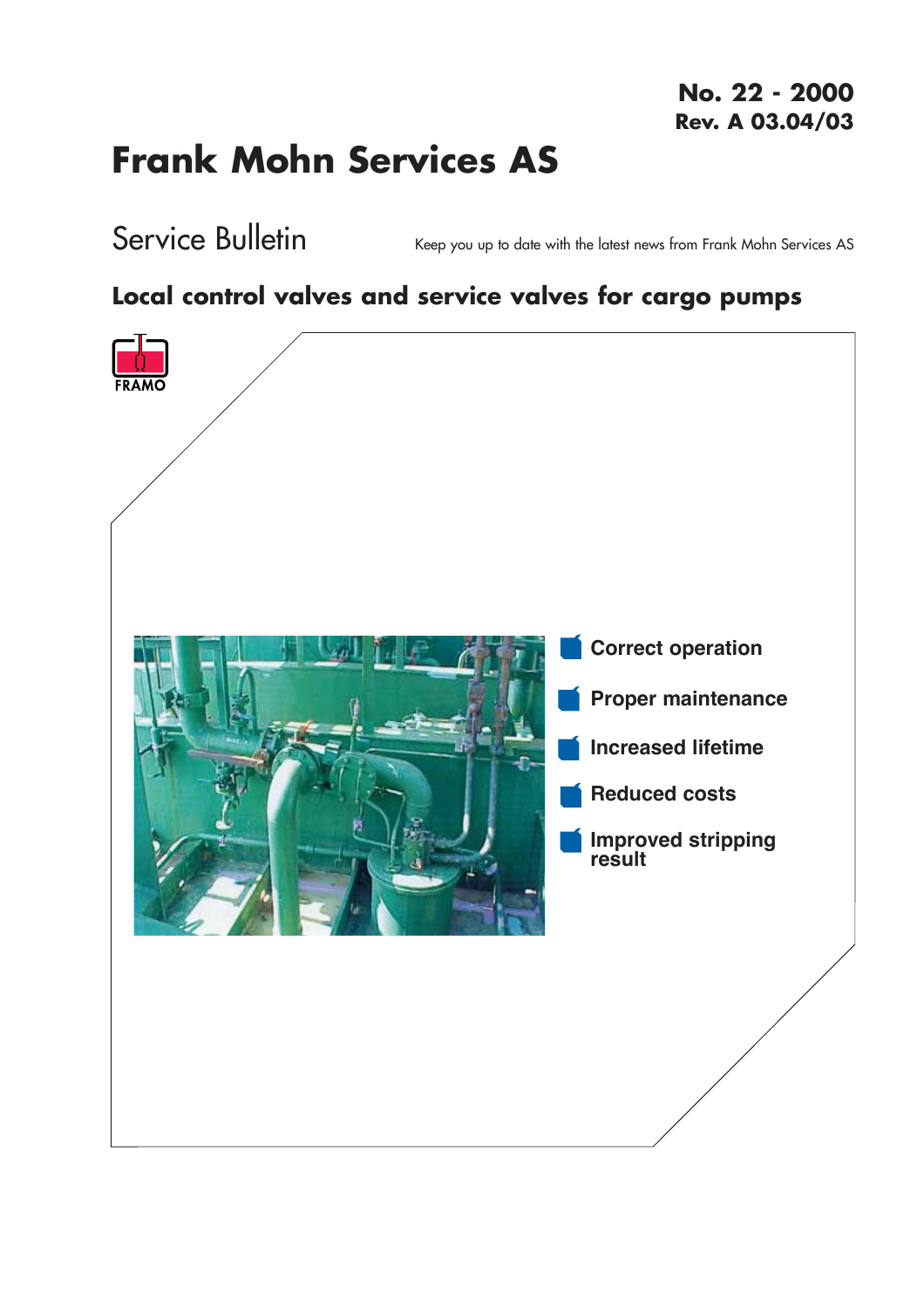#### Dear Customer!

In this Service Bulletin we will draw your attention to the Local Control Valves and Ball Valves for the cargo pumps. By correct operation and maintenance of these valves the life time will be increased and your costs reduced.

#### Local control valves:

All cargo pumps have a local control valve. There are different designs depending upon generation.



The main purpose of the local control valve is:

- Control the cargo pump during stripping of the cargo tank.
- Stepless capacity control locally from deck, if required.

During stripping it is important to control the pumps from deck. The benefits of this are:

- Improved stripping result.
- Reduced wear and tear.
- Better observation of fluctuation in hydraulic pressure.
- Better observation of pump's vibration.
- Immediate stop of cargo pumps upon completion of stripping.
- Regular operation of the local control valves will ensure properly functioning valves.

#### Special tool:

To improve the operation of today`s generation local control valves on cargo pumps equipped with the stainless steel Speed Torque Control valve (STC), a special tool is available.



Tool

Note: The valves must be operated by hand force only!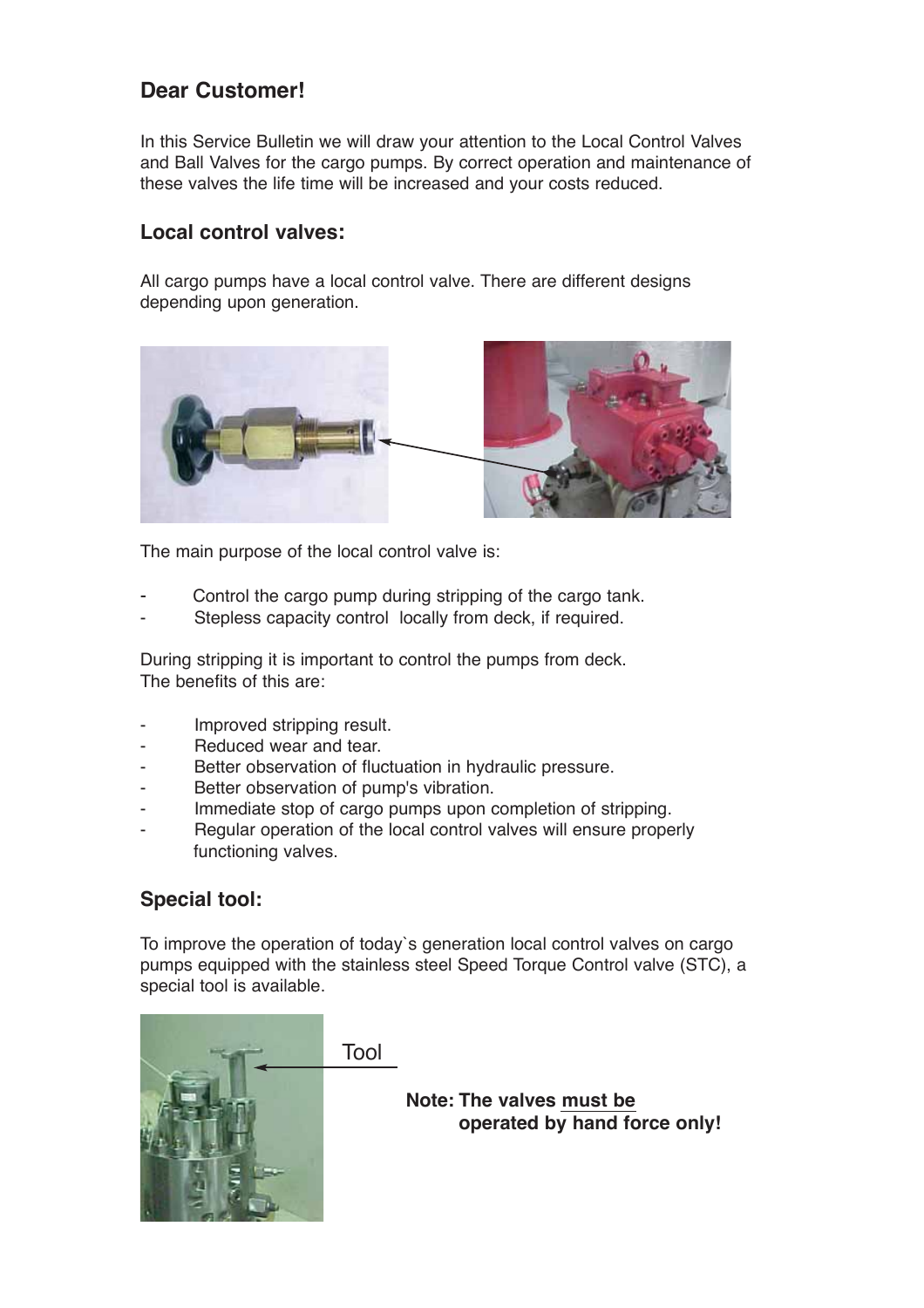#### Ball valves:

In all Framo Cargo Pumping Systems designed after 1983, the ball valve on the hydraulic inlet line to each cargo pump shall always be in open position (even when the cargo pump is not in operation). The same applies to systems designed before 1983, which have been upgraded with pressurised return line (overpressure system). This to ensure the safety of having a pressurised hydraulic return side with a higher pressure than the static cargo pressure.

Also on older ships built before 1983, we recommend to keep the ball valves open. This to avoid opening the valves with high hydraulic inlet pressure. Operating the valves with high inlet pressure will reduce the valve's lifetime.

To avoid sticking we recommend to move all ball valves on deck quarterly, when the main hydraulic system is not in use.



Mild steel valves are delivered with primer only. During replacement a proper coating must be applied to the valves, and a corrosion protection must be maintained.

To increase the lifetime of these valves and reduce the costs:

- Use them
- Move them
- Paint them

If you need any further information or assistance, please do not hesitate to contact any of the worldwide FRAMO offices.